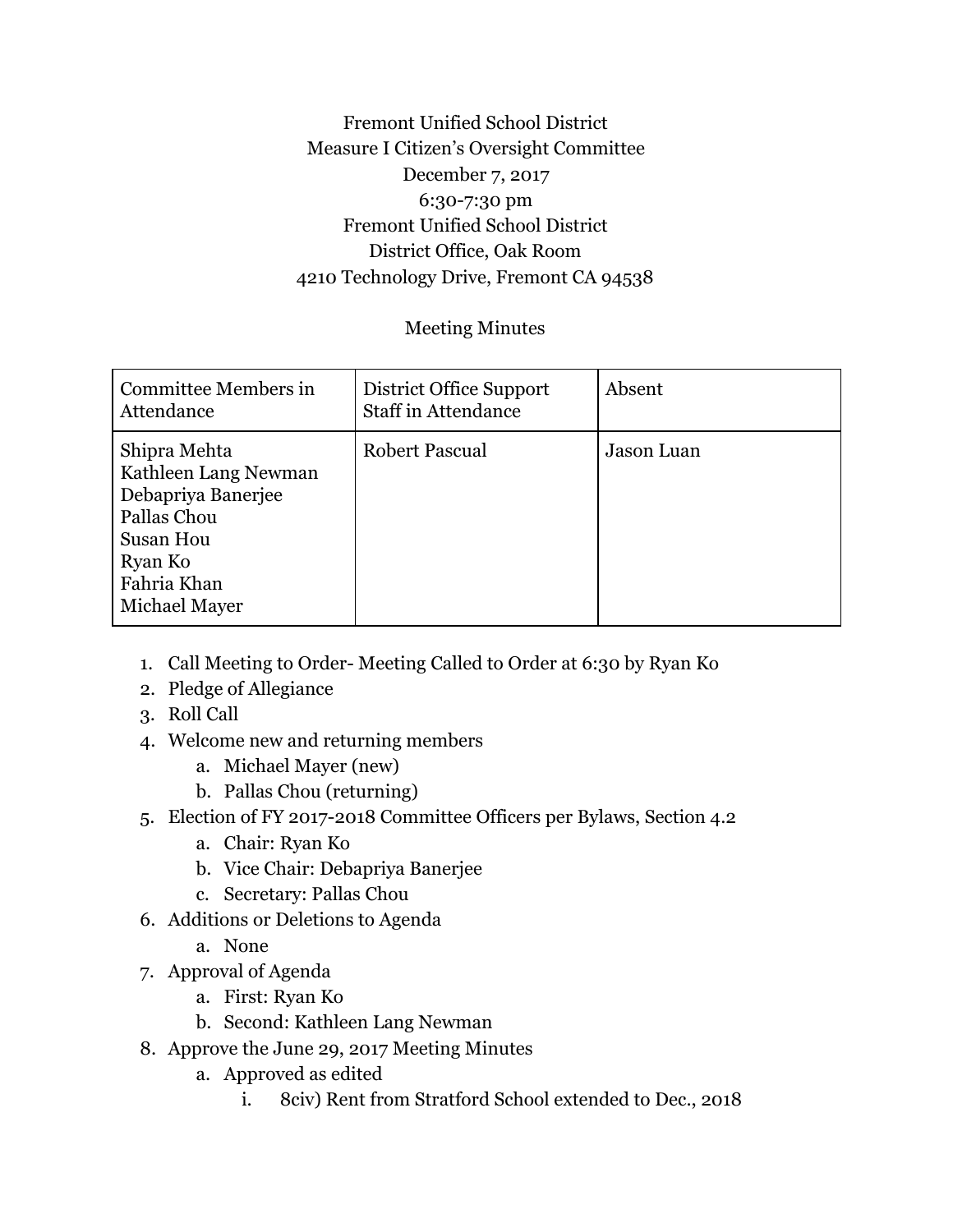- ii. 8hi) Developers will only build enough for a certain amount of students
- iii. 8j) Clarification of Mr. Parungao job title
	- 1. Associate superintendent, not assistant superintendent
- iv. 9a) Meeting rescheduled to 12/7/2017 at 6:30 pm
- b. First: Michael Mayer
- c. Second: Debapriya Banerjee
- 9. Oral Communications
- 10. Present Final 2016-17 Parcel Tax Financial Report
	- a. Budget revised
	- b. General fund contribute \$600,000 to account for FTE
	- c. Measure I is at a higher rate than Measure K from Alameda County Office; thus the rate they charge is higher (\$72,000)
	- d. Revenue (4.3 million) has a projection in there
		- i. Projection is off
	- e. June is end of fiscal year, until September to report to board
	- f. Need to consider LMTs and the distribution of them per school
		- i. Some schools have a larger student population than others
- 11. Measure I Committee Annual Report to Board of Education
	- a. Stand by the results that money spent on the following is in accordance to Measure I bylaws
		- i. Science prep teachers at the elementary schools (25.80 FTE)
		- ii. LMTs at the elementary and junior high schools (28.03 FTE)
		- iii. Campus supervisors in Junior high and high schools (10.27 FTE) was
	- b. Copy received is rough draft
		- i. December 7, 2017-- the date of today's meeting -- should be added in
	- c. Pascual would provide breakdown for how many LMTs per site
		- i. Equity is a contentious issue
	- d. Motion to approve with addition of date
		- i. Motion: Kathleen Newman
		- ii. Second: Susan Hou
- 12. Present 2017-18 Parcel Tax Financial Report
	- a. Interim will be presented at next board meeting
	- b. Projection for total expenditures FTE was 63.50; now is 64.11
	- c. \$7,000 off on projection
		- i. This year will project \$7,000 less
	- d. District is not done bargaining for salary increase